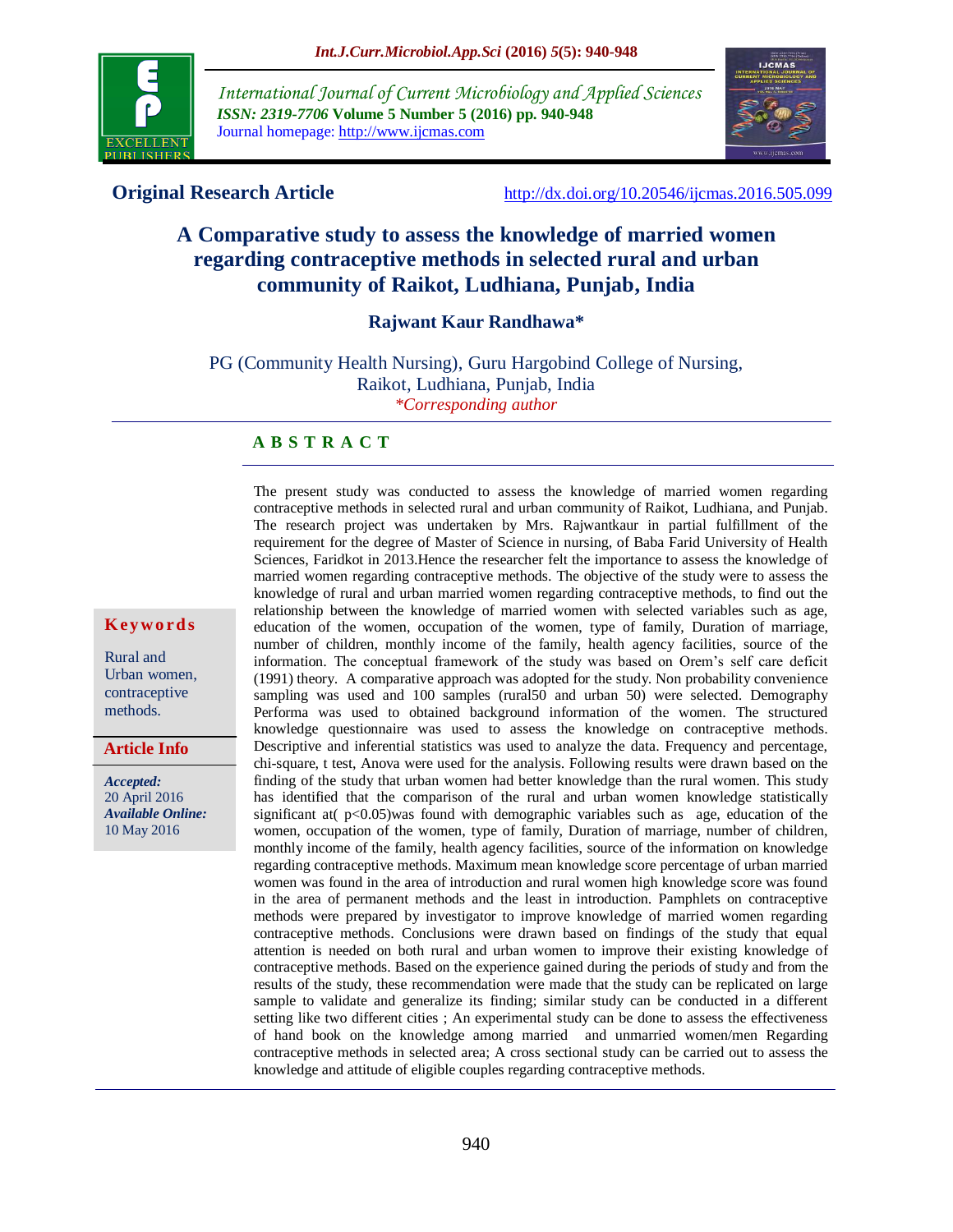# **Introduction**

Contraception or birth control generally refers to a plan or method used to alter or avoid natural state of fertility, thereby, preventing or reducing the probability of pregnancy without abstaining from sexual intercourse. Contraception aims to prevent pregnancy and this can be achieved by contraceptive methods.

Spacing methods are barrier, physical and chemical methods, hormonal methods, intra–uterine devices, post- conception methods, and miscellaneous or natural methods. Terminal methods, male sterilization and female sterilization, Park (2009).

The aim of the study is to create awareness among women regarding the contraceptive methods. The objectives of this study includes, to assess the knowledge of rural married women regarding contraceptive methods. To assess the knowledge of urban married women regarding contraceptive methods. To compare the knowledge of rural and urban married women regarding contraceptive methods. To find out the relationship between the rural married women regarding contraceptive methods with selected variables such as age, education, religion, Occupation, type of family no of children, income of family, source of information. To find out the relationship between the urban married women regarding contraceptive methods with selected variables such as age, parity, education, occupation, type, of family, duration of marriage, number of children, income of family, health agency facilities and source of information. And also to find out the deficit area and provide pamphlets on contraceptive methods.

# **Operational Definitions**

Knowledge: It refers to understanding of

family planning methods as a result of knowledge on the familiarity gained by experience or learning.

Married women: It refers to women in the age group of 18 to 45 years and living with husband.

Contraceptive method: It includes all the temporary and permanent preventive methods to help women to avoid unwanted pregnancies.

# **Assumption**

Urban women do have higher level of knowledge than rural women Educated women do have more knowledge than illiterate women

# **Conceptual framework**

The conceptual framework of the present study was based on Dorothy Orem's (1991) theory of self care deficit. Orem `s theory of self Care deficit was based on the major concepts that are self care dependent, Self care agency, self care deficits, nursing agency. Therapeutic self care demand and self care requisites.

Literature related to knowledge regarding contraceptive methods.

Philpson, (2011) 23 conducted a study to assess the women's knowledge, belief and information in relation to the risk and benefits associated with use of oral contraceptive pills on 1200 women aged 18- 50 years. The result of the 305 women who have reported 93% had used the oral contraceptive at some time in their lives, with 32% reported current usage. Only 50% of women were satisfied with previously assessed information. Less than 40% of the sample reported a high level of confidence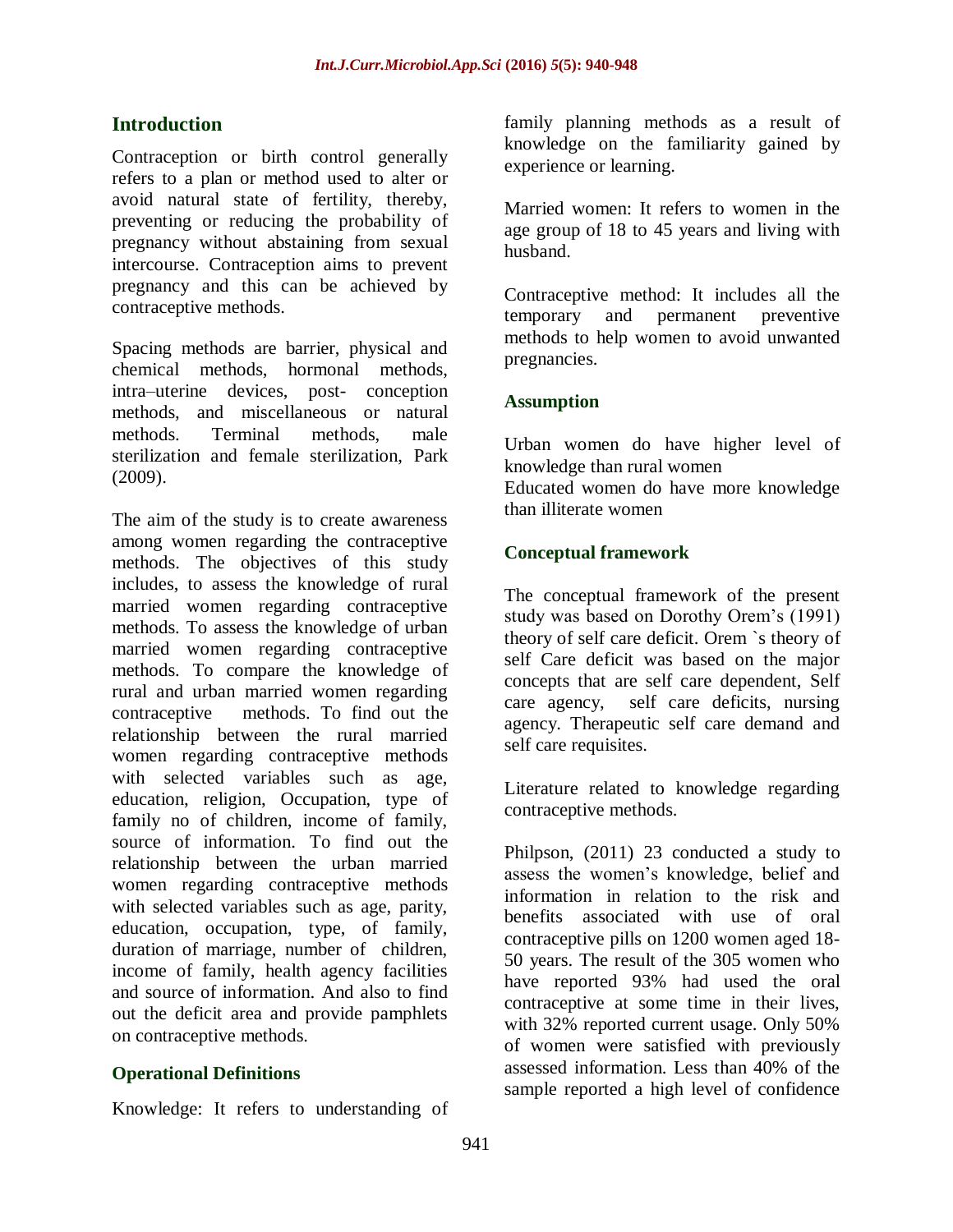in their knowledge of the risk, benefit and side effects of oral contraceptive pills used.

Fampract SA (2010) 25 conducted a study among 150 people in which researcher assessed that 56% of them knew about contraception, 88% of participants learned about contraceptive methods from health workers/nurses/ doctors/ media/ school and friends. 54% reported that they use condoms. 12.8% of young women reported that they conceive when they are not willing to be pregnant. It concludes that there was lack of knowledge regarding the contraception.

# **Methodology**

A comparative approach was used for the present study it aimed to compare the knowledge of married women regarding contraceptive method. In among rural and urban community Raikot, Ludhiana, Punjab.

# **Independent Variables**

Independent variables included in the study were age, education of the women, occupation of the women, type of family, Duration of marriage, number of children, monthly income of the family, health agency facilities, source of the information.

# **Dependent Variable**

Knowledge of married women regarding contraceptive method of rural and urban community

# **Research Setting**

The study was conducted among married women in selected rural area of Noorpura and urban area of Raikot. The rural area of Noorpura is situated on Ludhiana-Ferozpur high way about 2 kms. From GHG of nursing and the Urban area of Raikot is situated on Barnala to Ludhiana state high way about 3 kms from GHG college of nursing. The Rural area is more developed then other nearby areas. The total population of rural village were2900. and population of urban Raikot were 4500. The total population of both groups rural and urban community was 100 from which 50 rural married women and 50 urban married women were selected.

# **Target Population**

The target population of study consisted of married women of rural areas of Dhaka and urban areas of Mulapur community.

# **Sample and Sampling Technique**

The total sample size was 100 married women of which 50 married women of Rural and 50 married women of urban was taken by non probability convenience sampling technique.

# **Development and Description of Tool**

Part 1: It was related to demographic data and not included in the scoring system.

Part 11: Total number of items in this part was 40. Each items had a score of one (1) mark for correct answer and zero (o) for incorrect answer.

# **Pilot Study**

Pilot study was conducted in the first week of February 2013 to insure the reliability of tool and feasibility of the study after obtaining the formal permission from the concerned Gram Panchayat for Rural area Dakha village and from the Nagar Council for Urban area Mulapur Ludhiana. Table.2 reveals that overall level of knowledge of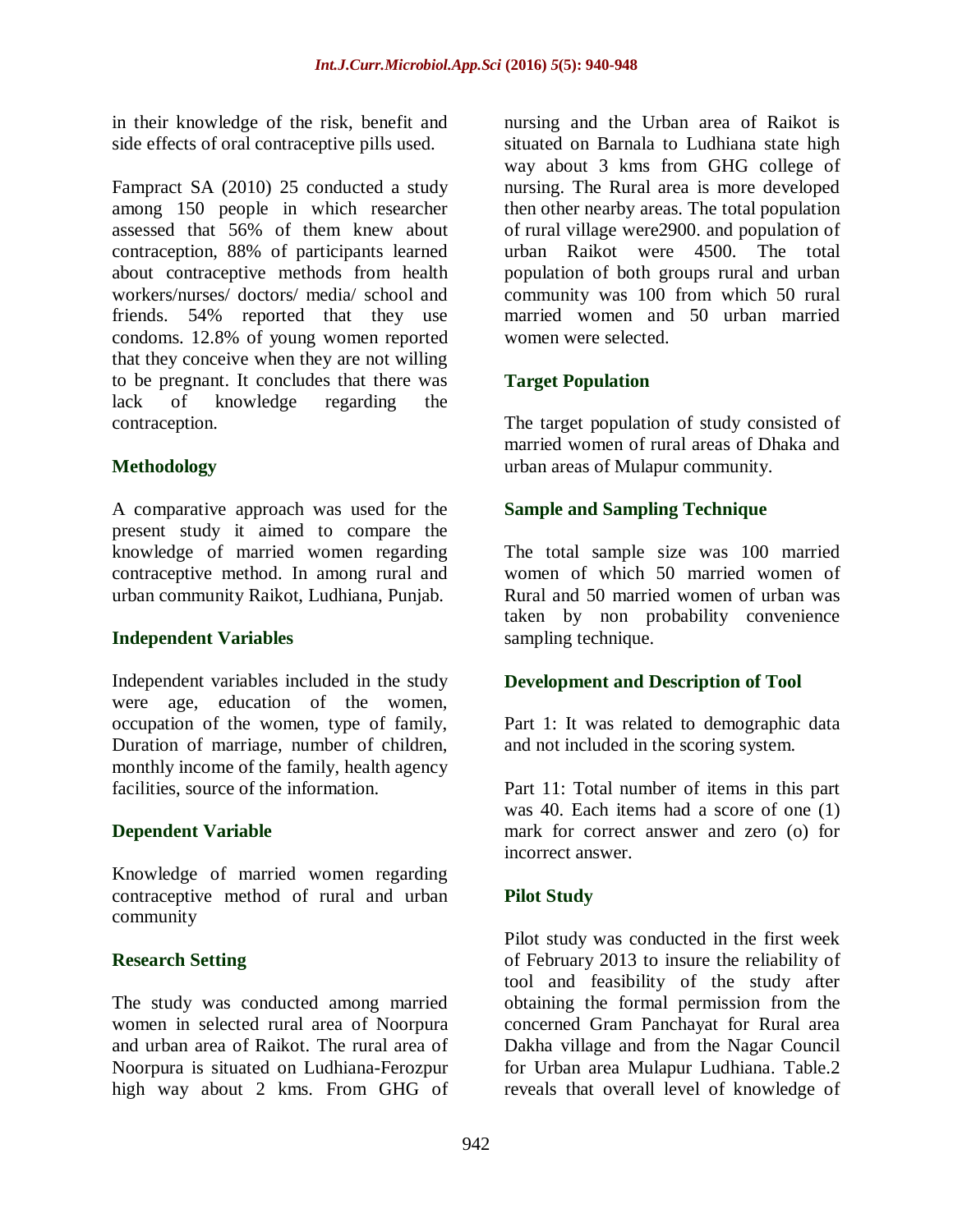rural married women was average. Majority of the rural women 34 (68%) had average knowledge and 15 (30%) had only good knowledge. Thus, it was evident that most of rural women had average knowledge and very few had good knowledge.

Table.3 reveals that overall level of knowledge among urban married women. Majority of the urban women 41 (82%) had good knowledge, followed 9 (18%) had average knowledge.

Thus, it was evident that most of urban women had good knowledge and very few had average knowledge.

Table 4 shows that mean knowledge score of urban women was higher 50 (23.68) than mean knowledge score of rural women 50  $(18.76)$  which was significant at  $p<0.05$  and p<0.01 level. Hence, it was concluded that urban married women had higher knowledge as compared to rural women.

**Table.2** Percentage Distribution of level of Knowledge of married women regarding contraceptive methods

|                            |             |                            | <b>Knowledge score</b> |               |  |  |  |
|----------------------------|-------------|----------------------------|------------------------|---------------|--|--|--|
|                            |             | Rural married women (n=50) |                        |               |  |  |  |
| Level of knowledge $(\% )$ |             | <b>Score</b>               | n                      | $\frac{6}{9}$ |  |  |  |
| Excellent                  | (>75%)      | $31 - 40$                  | 00                     | 0.00          |  |  |  |
| Good                       | $(50-75%)$  | $21 - 30$                  | 15                     | 32.00         |  |  |  |
| Average                    | $(25-50\%)$ | $11 - 20$                  | 35                     | 68.00         |  |  |  |
| Below average $(<25\%)$    |             | <10                        | 00                     | 0.00          |  |  |  |

N=100; Maximum knowledge score =40; Minimum score =  $0$ 

**Table.3** Percentage Distribution of level of Knowledge of married women regarding contraceptive methods

|                                                                 |             | <b>Knowledge score</b>       |    |               |  |  |
|-----------------------------------------------------------------|-------------|------------------------------|----|---------------|--|--|
|                                                                 |             | Urban married women $(n=50)$ |    |               |  |  |
| Level of knowledge $(\% )$                                      |             | Score                        | n  | $\frac{0}{0}$ |  |  |
| Excellent                                                       | $(>75\%)$   | $31 - 40$                    | 00 | 0.00          |  |  |
| Good                                                            | $(50-75%)$  | $21 - 30$                    | 41 | 82.00         |  |  |
| Average                                                         | $(25-50\%)$ | $11 - 20$                    | 09 | 18.00         |  |  |
| Below average $\left\langle \langle 25\% \rangle \right\rangle$ |             | $<$ 10                       | 00 | 0.00          |  |  |

 $N=100$ ; Maximum knowledge score =40; Minimum score = 0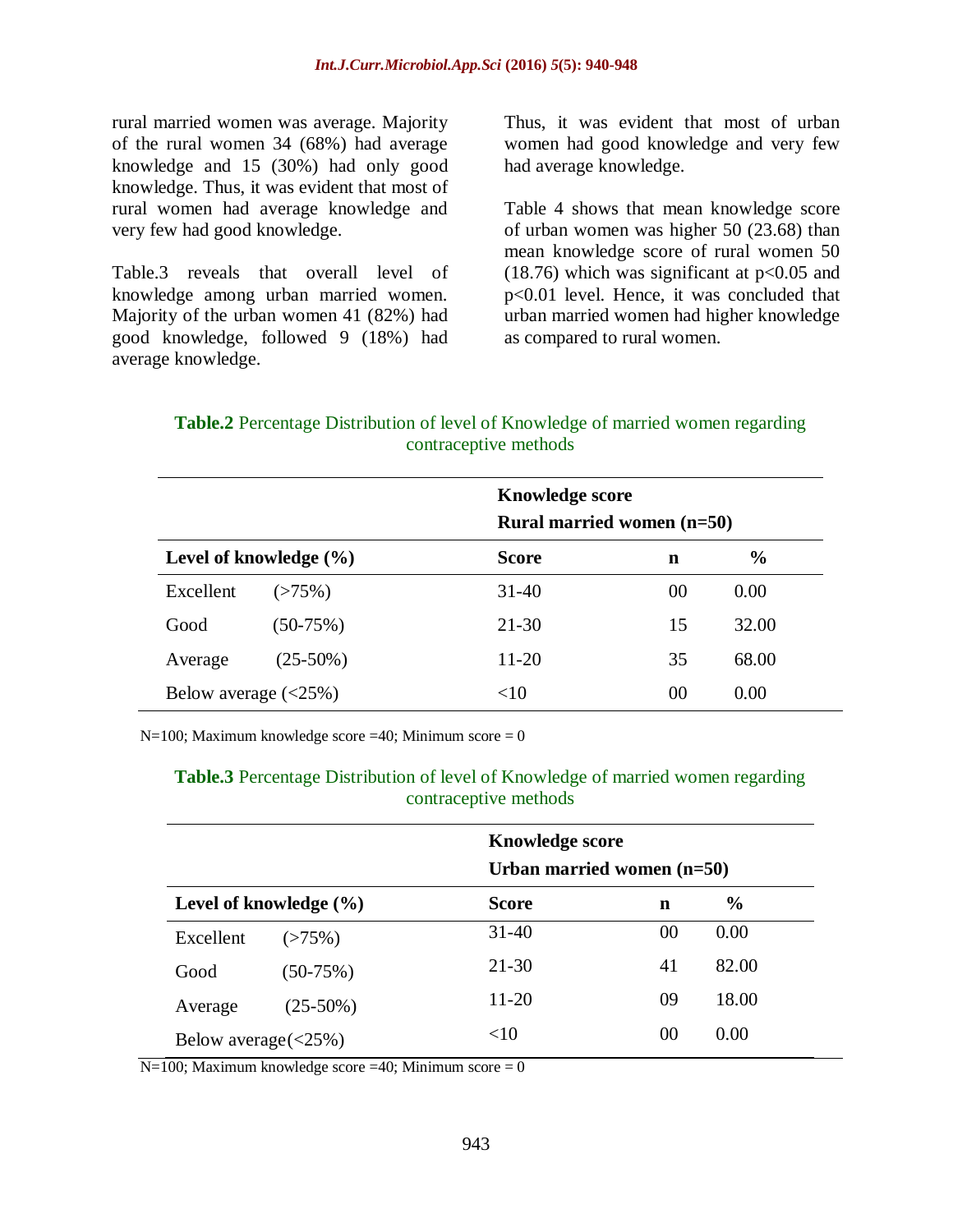#### *Int.J.Curr.Microbiol.App.Sci* **(2016)** *5***(5): 940-948**

| <b>Married women</b> |   | <b>Knowledge score</b> |      |    |          |
|----------------------|---|------------------------|------|----|----------|
|                      | n | <b>Mean</b>            | SD   |    |          |
| Rural                |   | 18.76                  | 4.58 | 98 | $5.23**$ |
| Jrban                |   | 23.68                  | 3.63 |    |          |

#### **Table.4** To compare the knowledge of rural and urban married women regarding contraceptive methods

N=100; Maximum knowledge score =40; Minimum score = 0; \*\* Significant at 0.01% level

#### **Table.5** Relationship of Knowledge Score of Rural and Urban married women regarding contraceptive methods according to Age

|               |              | <b>Knowledge score</b> |           |              |             |              |
|---------------|--------------|------------------------|-----------|--------------|-------------|--------------|
| Age in years  | Rural $(50)$ |                        |           | Urban $(50)$ |             |              |
|               | n            | <b>Mean</b>            | <b>SD</b> | n            | <b>Mean</b> | <b>SD</b>    |
| 18-24         | 04           | 17.75                  | 3.775     | 06           | 23.67       | 2.422        |
| $25 - 31$     | 07           | 18.86                  | 3.237     | 08           | 22.62       | 2.669        |
| 32-38         | 24           | 18.62                  | 4.771     | 24           | 23.26       | 3.633        |
| 39-45         | 15           | 19.20                  | 4.281     | 12           | 24.83       | 4.569        |
| Between group |              | 03                     |           | $0.113^{NS}$ | 03          | $0.714^{NS}$ |
| Within group  |              | 46                     |           |              | 46          |              |

N=100; Maximum knowledge score =40; Minimum score = 0; NS-Non: significant at  $p < 0.05$  level

# **Table.6** Relationship of knowledge score of rural and urban married women regarding contraceptive methods according to Education of women

|               |             | <b>Knowledge score</b> |           |              |             |              |  |
|---------------|-------------|------------------------|-----------|--------------|-------------|--------------|--|
| C             |             | Rural $(50)$           |           | Urban $(50)$ |             |              |  |
|               | $\mathbf n$ | <b>Mean</b>            | <b>SD</b> | n            | <b>Mean</b> | <b>SD</b>    |  |
| Illiterate    | 19          | 17.84                  | 3.804     | 06           | 22.50       | 6.285        |  |
| Elementary    | 22          | 18.09                  | 4.297     | 08           | 22.38       | 3.852        |  |
| Secondary     | 07          | 22.14                  | 6.256     | 23           | 23.78       | 2.812        |  |
| Graduation &  | 02          | 23.00                  | 1.414     | 13           | 24.58       | 3.315        |  |
| above         |             |                        |           |              |             |              |  |
|               |             | Df                     |           | F            | Df          | F            |  |
| Between group |             | 03                     |           | 2.458        | 03          | $0.796^{NS}$ |  |
| Within group  |             | 46                     |           |              | 45          |              |  |

 $N=100$ ; Maximum knowledge score =40; Minimum score = 0; NS-Non: significant at p<0.05 level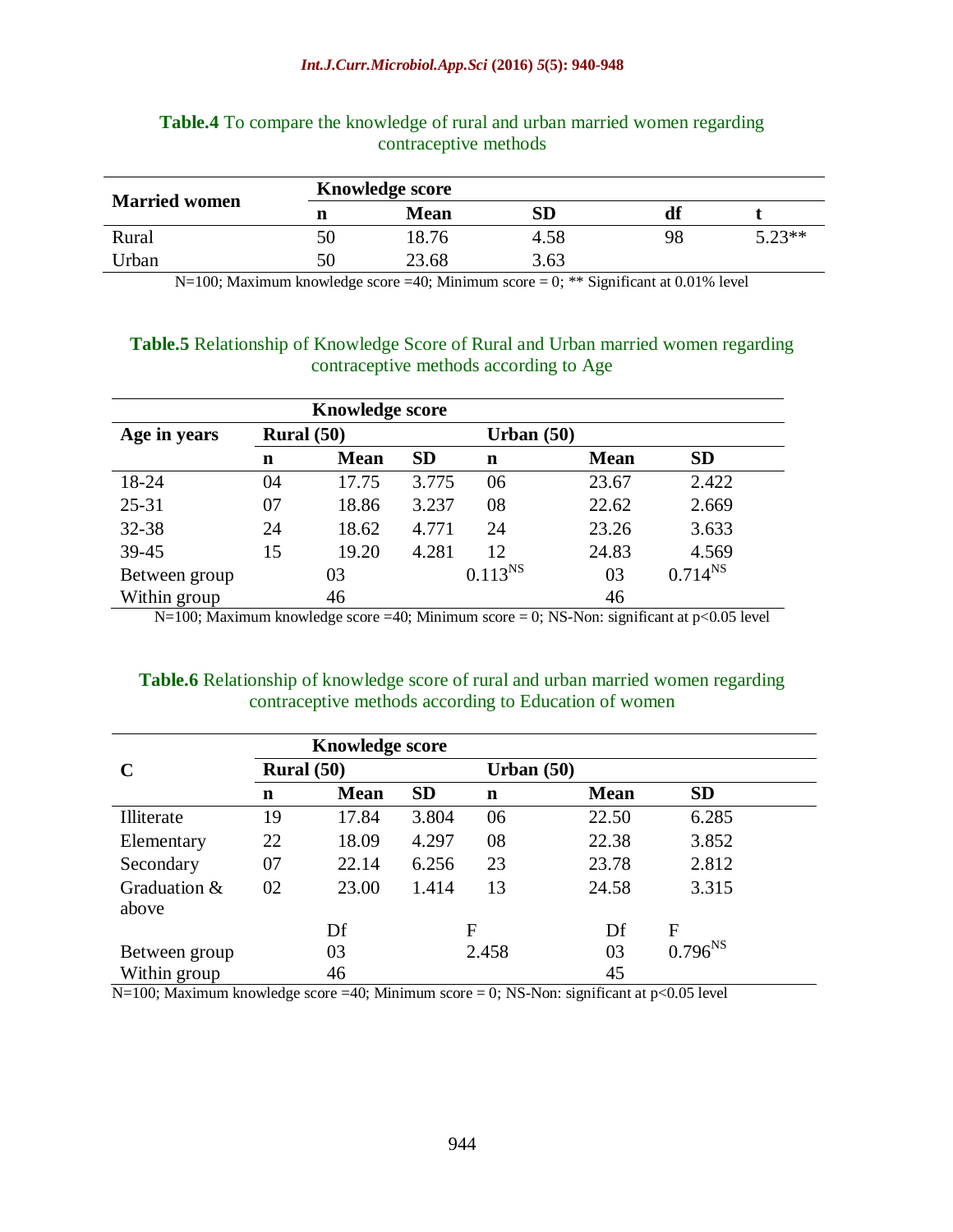|                 | <b>Knowledge score</b> |                          |           |              |              |           |  |  |
|-----------------|------------------------|--------------------------|-----------|--------------|--------------|-----------|--|--|
| <b>Religion</b> | Rural $(50)$           |                          |           |              | Urban $(50)$ |           |  |  |
|                 | $\mathbf n$            | <b>Mean</b>              | <b>SD</b> | n            | <b>Mean</b>  | <b>SD</b> |  |  |
| Hindu           | 10                     | 17.70                    | 3.622     | 34           | 23.65        | 3.692     |  |  |
| Sikh            | 40                     | 19.02                    | 4.790     | 16           | 23.47        | 3.563     |  |  |
| Muslim          | 00                     |                          |           | 00           |              | -         |  |  |
| Christian       | 00                     | $\overline{\phantom{0}}$ |           | 00           |              | -         |  |  |
|                 |                        | Df                       |           |              |              |           |  |  |
| Rural           |                        | 48                       |           | $0.419^{NS}$ |              |           |  |  |
| Urban           |                        | 48                       |           | $0.874^{NS}$ |              |           |  |  |

| <b>Table.7</b> Relationship of knowledge score of rural and urban married women regarding |                                             |  |  |  |
|-------------------------------------------------------------------------------------------|---------------------------------------------|--|--|--|
|                                                                                           | contraceptive methods according to religion |  |  |  |

N=100; Maximum knowledge score =40; Minimum score = 0; NS-Non: significant at p<0.05 level

**Table.8** Relationship of knowledge score of rural and urban married women regarding contraceptive methods according to Occupation of the women

|               |              | <b>Knowledge score</b> |           |              |             |              |  |
|---------------|--------------|------------------------|-----------|--------------|-------------|--------------|--|
| Occupation    | Rural $(50)$ |                        |           | Urban $(50)$ |             |              |  |
|               | $\mathbf n$  | <b>Mean</b>            | <b>SD</b> | $\mathbf n$  | <b>Mean</b> | <b>SD</b>    |  |
| Homemaker     | 37           | 18.19                  | 4.326     | 15           | 23.00       | 3.703        |  |
| Labourer      | 07           | 17.86                  | 5.273     | 24           | 23.58       | 4.010        |  |
| Service       | 04           | 21.75                  | 2.062     | 05           | 25.80       | 2.387        |  |
| Self-employed | 02           | 26.50                  | 0.707     | 06           | 23.20       | 1.789        |  |
|               |              | df                     |           | F            | Df          | F            |  |
| Between group |              | 03                     |           | $3.113*$     | 03          | $0.783^{NS}$ |  |
| Within group  |              | 46                     |           |              | 45          |              |  |
| Turkey's HSD  |              | $1 \text{ vs } 4^*$    |           |              |             |              |  |

 $N=100$ ; Maximum knowledge score =40; Minimum score = 0; NS-Non: significant at p<0.05 level

**Table.9** Relationship of knowledge score of rural and urban married women regarding contraceptive methods according to Type of family

|            |              | <b>Knowledge score</b> |           |              |             |           |  |
|------------|--------------|------------------------|-----------|--------------|-------------|-----------|--|
| Occupation | Rural $(50)$ |                        |           | Urban $(50)$ |             |           |  |
|            | n            | <b>Mean</b>            | <b>SD</b> | N            | <b>Mean</b> | <b>SD</b> |  |
| Nuclear    | 15           | 19.47                  | 5.235     | 36           | 23.77       | 3.750     |  |
| Joint      | 35           | 18.46                  | 4.314     | 14           | 23.14       | 3.348     |  |
|            |              | df                     |           |              |             |           |  |
| Rural      |              | 48                     |           | $0.711^{NS}$ |             |           |  |
| Urban      |              | 48                     |           | $0.546^{NS}$ |             |           |  |

 $N=100$ ; Maximum knowledge score =40; Minimum score = 0; NS-Non: significant at p<0.05 level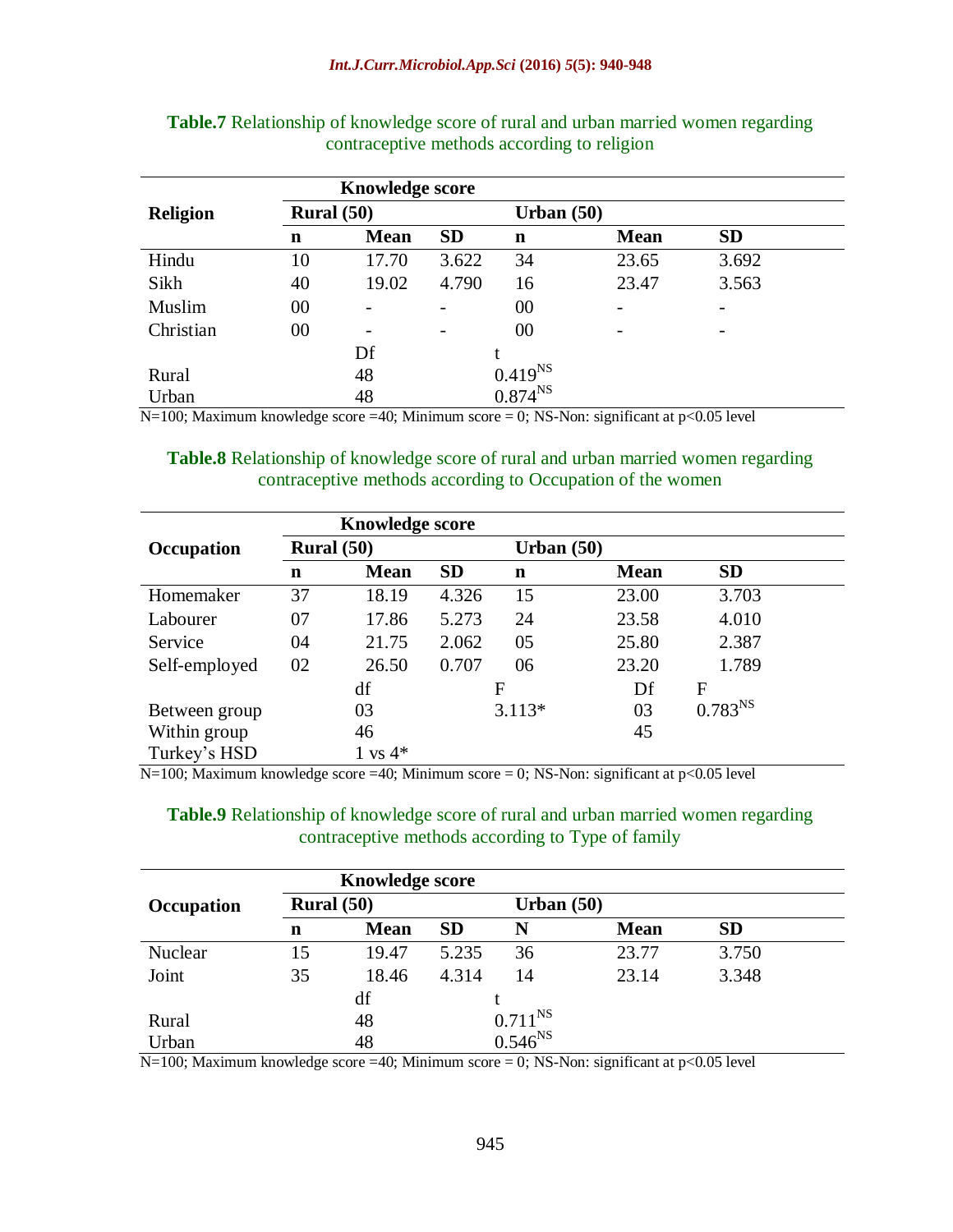|                                |              | <b>Knowledge score</b> |           |                     |             |                  |  |
|--------------------------------|--------------|------------------------|-----------|---------------------|-------------|------------------|--|
| <b>Duration of</b><br>marriage | Rural $(50)$ |                        |           | Urban $(50)$        |             |                  |  |
|                                | N            | <b>Mean</b>            | <b>SD</b> | N                   | <b>Mean</b> | <b>SD</b>        |  |
| $1-3$ yrs                      | 05           | 18.40                  | 4.775     | 05                  | 24.60       | 0.894            |  |
| $4-6$ yrs                      | 09           | 17.67                  | 3.742     | 13                  | 22.42       | 3.579            |  |
| $7-10$ yrs                     | 22           | 19.23                  | 4.908     | 20                  | 23.95       | 3.379            |  |
| $>11$ yrs                      | 14           | 18.86                  | 4.818     | 12                  | 23.75       | 4.693            |  |
|                                |              | Df                     |           | F                   | Df          | F                |  |
| Between group                  |              | 03                     |           | 0.248 <sup>NS</sup> | 03          | $0.610^{\rm NS}$ |  |
| Within group                   |              | 46                     |           |                     | 45          |                  |  |

**Table.10** Relationship of knowledge score of rural and urban married women regarding contraceptive methods according to Duration of marriage

 $N=100$ ; Maximum knowledge score =40; Minimum score = 0; NS-Non: significant at p<0.05 level

**Table.11** Relationship of knowledge score of rural and urban married women regarding contraceptive methods according to Number of children

|                 | <b>Knowledge score</b> |             |           |              |             |              |  |
|-----------------|------------------------|-------------|-----------|--------------|-------------|--------------|--|
| No. of children | Rural $(50)$           |             |           | Urban $(50)$ |             |              |  |
|                 | n                      | <b>Mean</b> | <b>SD</b> | N            | <b>Mean</b> | <b>SD</b>    |  |
| No child        | 07                     | 19.29       | 5.469     | 15           | 23.00       | 3.703        |  |
| One             | 21                     | 19.71       | 4.797     | 24           | 23.58       | 4.010        |  |
| Two             | 18                     | 17.50       | 4.274     | 05           | 25.80       | 2.387        |  |
| Three and more  | 04                     | 18.50       | 3.000     | 06           | 23.20       | 1.789        |  |
|                 |                        | df          |           | F            | Df          | F            |  |
| Between group   |                        | 03          |           | $0.783^{NS}$ | 03          | $0.763^{NS}$ |  |
| Within group    |                        | 47          |           |              | 47          |              |  |

N=100; Maximum knowledge score =40; Minimum score = 0; NS-Non: significant at p<0.05 level

**Table.12** Relationship of knowledge score of rural and urban married women regarding contraceptive methods according to monthly income of the family

|                       |    | <b>Knowledge score</b> |           |              |                          |           |  |  |
|-----------------------|----|------------------------|-----------|--------------|--------------------------|-----------|--|--|
| Income                |    | Rural $(50)$           |           | Urban $(50)$ |                          |           |  |  |
| (Rs./month)           | n  | <b>Mean</b>            | <b>SD</b> | n            | <b>Mean</b>              | <b>SD</b> |  |  |
| $<$ 5000              | 41 | 18.15                  | 4.447     | 19           | 22.68                    | 4.559     |  |  |
| 5001-10000            | 09 | 21.56                  | 4.333     | 09           | 24.11                    | 2.826     |  |  |
| 10001-15000           | 00 |                        |           | 06           | 24.00                    | 3.033     |  |  |
| >15000                | 00 |                        |           | 06           | 24.60                    | 3.050     |  |  |
|                       |    | Df                     |           | $\cdot$ t'   | F                        |           |  |  |
| Rural                 |    | 48                     |           | 0.042        | $\overline{\phantom{a}}$ |           |  |  |
| Urban (between group) |    | 03                     |           |              | $0.667^{NS}$             |           |  |  |
| Urban (within group)  |    | 45                     |           |              |                          |           |  |  |

 $N=100$ ; Maximum knowledge score =40; Minimum score = 0; NS-Non: significant at p<0.05 level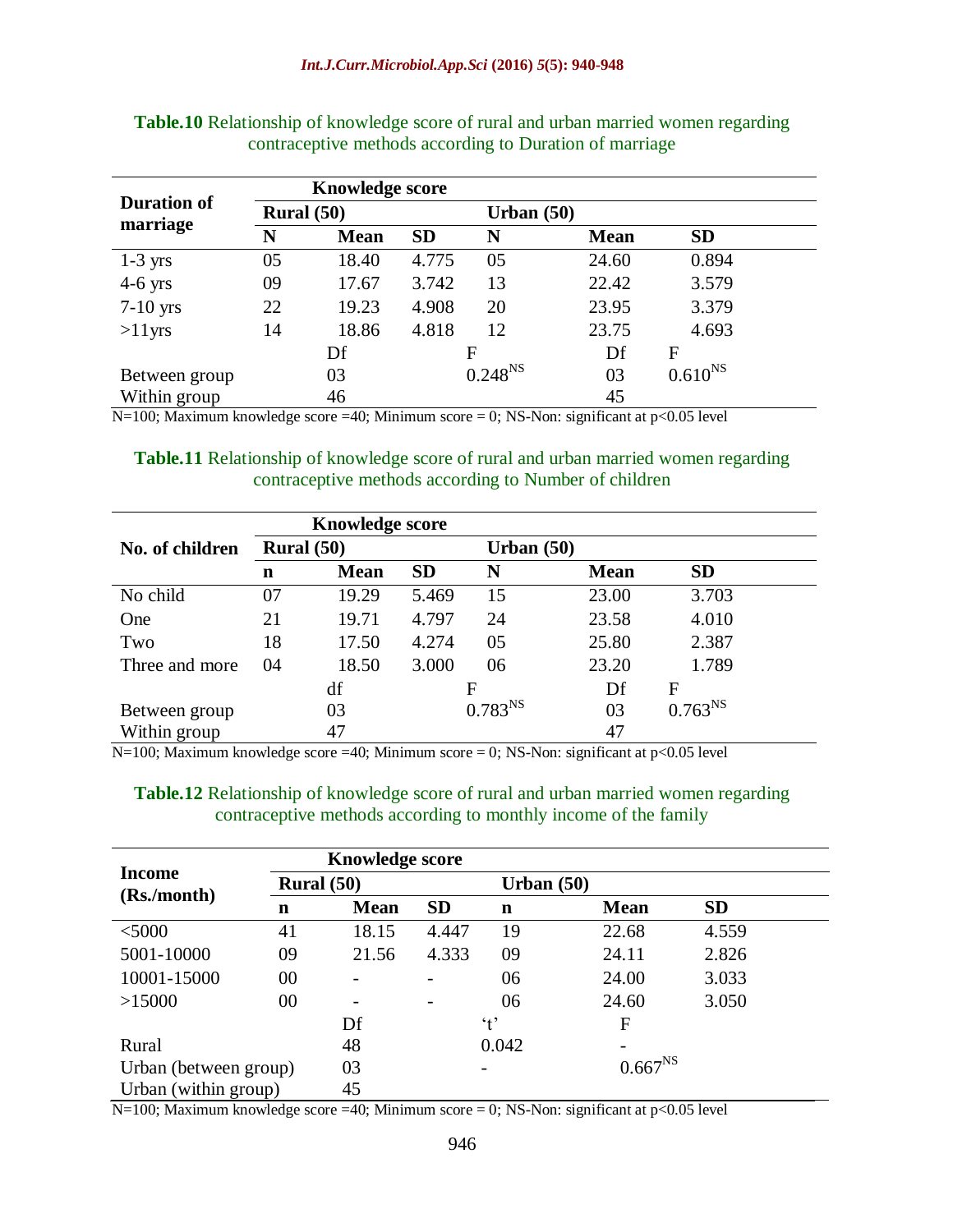| <b>Health agency</b><br>facilities | <b>Knowledge score</b> |             |              |              |             |              |  |
|------------------------------------|------------------------|-------------|--------------|--------------|-------------|--------------|--|
|                                    | Rural $(50)$           |             | Urban $(50)$ |              |             |              |  |
|                                    | n                      | <b>Mean</b> | <b>SD</b>    | n            | <b>Mean</b> | <b>SD</b>    |  |
| <b>CHC</b>                         | 12                     | 17.75       | 5.011        | 11           | 23.10       | 3.213        |  |
| <b>PHC</b>                         | 17                     | 18.65       | 3.639        | 13           | 23.08       | 5.251        |  |
| <b>SC</b>                          | 12                     | 18.33       | 5.193        | 07           | 23.14       | 2.340        |  |
| Private Hospital                   | 09                     | 20.89       | 4.833        | 19           | 24.37       | 2.910        |  |
|                                    |                        | Df          |              | F            | Df          | F            |  |
| Between group                      |                        | 03          |              | $0.875^{NS}$ | 03          | $0.461^{NS}$ |  |
| Within group                       |                        | 47          |              |              | 47          |              |  |
|                                    |                        |             |              |              |             |              |  |

**Table.13** Relationship of knowledge score of rural and urban married women regarding contraceptive methods according to Health agency facilities

N=100; Maximum knowledge score =40; Minimum score = 0; NS-Non: significant at  $p<0.05$  level

Table 5 Hence, it was concluded that age had no impact on the knowledge of rural and urban women regarding contraceptive methods. Table.6 the relationship between the knowledge score of rural and urban women according to education was found statistically non significant at p<0.05% level Hence it was concluded that education had no impact on the knowledge of rural and urban women regarding contraceptive methods.

Table.7 showed relationship between knowledge score of rural and urban women according to religion was found statistically non significant at p<0.05% level.

Hence it was concluded that religion had no impact on the knowledge of rural and urban women regarding contraceptive methods.

Table 8 Hence, it was concluded that occupation had impact on the knowledge of rural women but not on urban women's knowledge score.

Table 9 Hence it was concluded that type of family had no impact on the knowledge of rural and urban women regarding contraceptive methods.

Table 10 The relationship between the knowledge score of rural and urban married women according to duration of marriage was found statistically non significant at p<0.05 level.

Hence it was concluded that duration of marriage had no impact on the knowledge of rural and urban women regarding contraceptive methods.

Table 11The relationship between the knowledge score of rural and urban married women according to no. of children was found statistically non significant at p<0.05 level.

Hence it was concluded that no. of children had no impact on the knowledge of rural and urban women regarding contraceptive methods. Table 13 and Fig. 14 The relationship between the knowledge score of rural and urban married women according to health agency was found statistically non significant at p<0.05 level. Hence it was concluded that health agency had no impact on the knowledge of rural and urban women regarding contraceptive methods.

In conclusion, most of the married women in